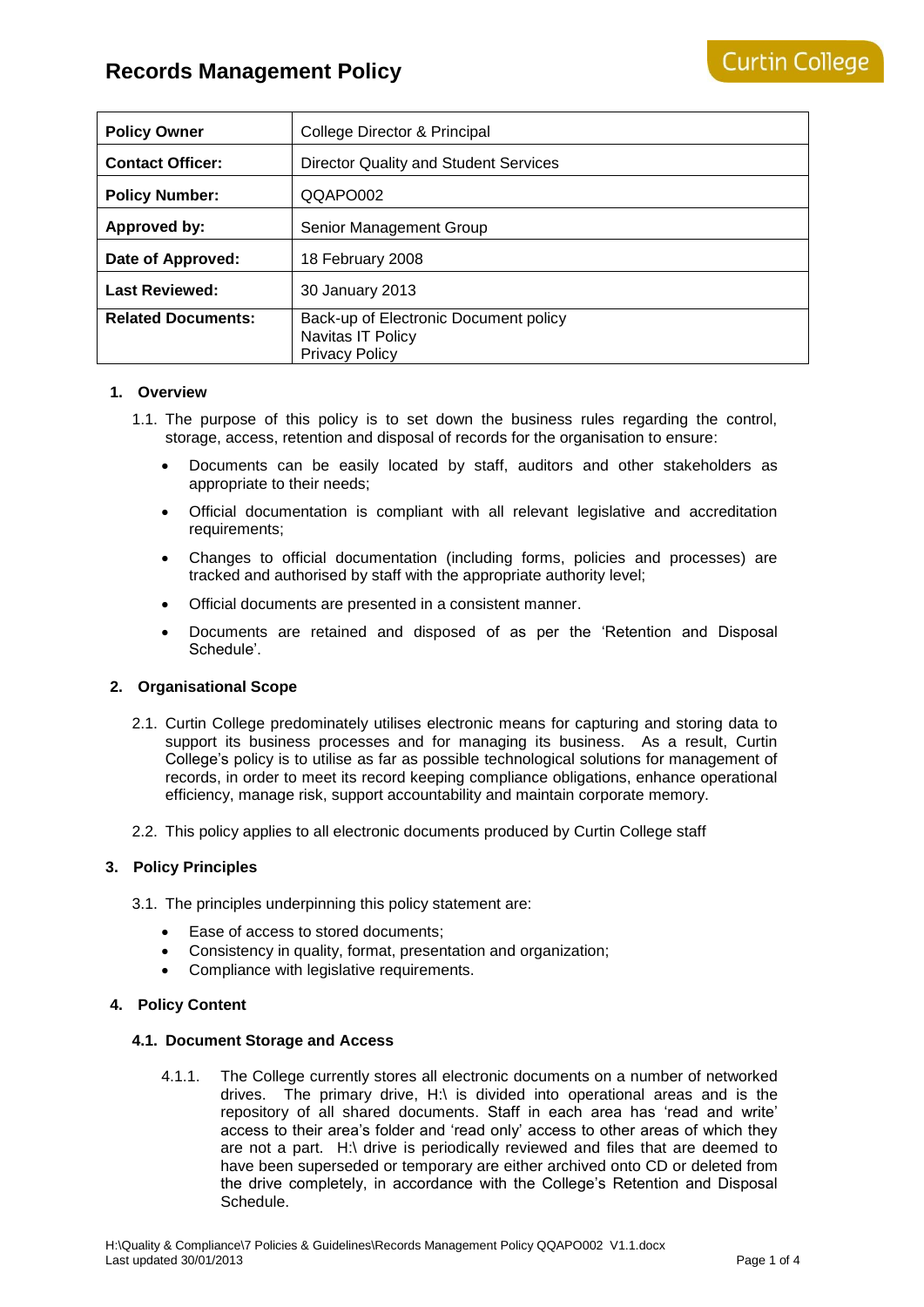- 4.1.2. U:\ drive is the repository of all personal business information relating to an individual member of staff's activities at Curtin College. U:\ houses one folder per staff member which is only accessible by that staff member. This folder has a storage limit of 250MB
- 4.1.3. Information pertaining to a student's study is managed through an electronic Student Management System (MAZE). The records retained on this system are subject to a rigorous data back-up process and date back to 2000.
- 4.1.4. H:\Quality & Compliance is the repository of all formal and instructional documents which guide how the organisation is structured and how it operates. Documents stored in this repository include (but are not limited to):
	- Official forms
	- Policies
	- Process
	- Position Descriptions
	- Strategic and Operational Plans
	- Committee Terms of Reference, Agendas & Minutes
	- Reviews & Audit Reports
	- Documentation Register (Policies, forms, templates, processes)
	- Legislation and Accreditation guidelines
	- Contracts & Service Level Agreements.
- 4.1.5. The College currently has a range of physical records kept on site, including:
	- Active student files for students who enrolled prior to the college going electronic (from Trimester 2, 2000 to Trimester 2, 2011);
	- Inactive student files from previous trimesters;
	- Staff personnel files,
	- Financial records eg. bank reconciliations.
	- 4.1.6.The College has moved toward an electronic filing system for all student files, thereby reducing the requirements to store files on or off site.

## **4.2. Organisation of Stored Documents**

4.2.1. The organisation of files within 'H' reflect the organisational structure at the first level, dividing into the main directorates or divisions of Curtin College:

| <b>FOLDER NAME</b>              | <b>RESPONSIBLE ENTITY</b>           |
|---------------------------------|-------------------------------------|
| Academic                        | Academic Director                   |
| Admissions                      | <b>Admissions Manager</b>           |
| Finance (includes HR)           | <b>Business Manager</b>             |
| IΤ                              | <b>IT Regional Manager</b>          |
| Management                      | Senior Management Group             |
| Marketing                       | <b>Marketing Director</b>           |
| Public                          | <b>IT Officer</b>                   |
| <b>Quality &amp; Compliance</b> | Director Quality & Student Services |
| <b>Student Management</b>       | SWAM, SSC, ASC                      |
| <b>Student Files</b>            | All staff                           |

4.2.2. The second level of each directory will reflect the major processes or aspects that fall under the responsibility of each directorate.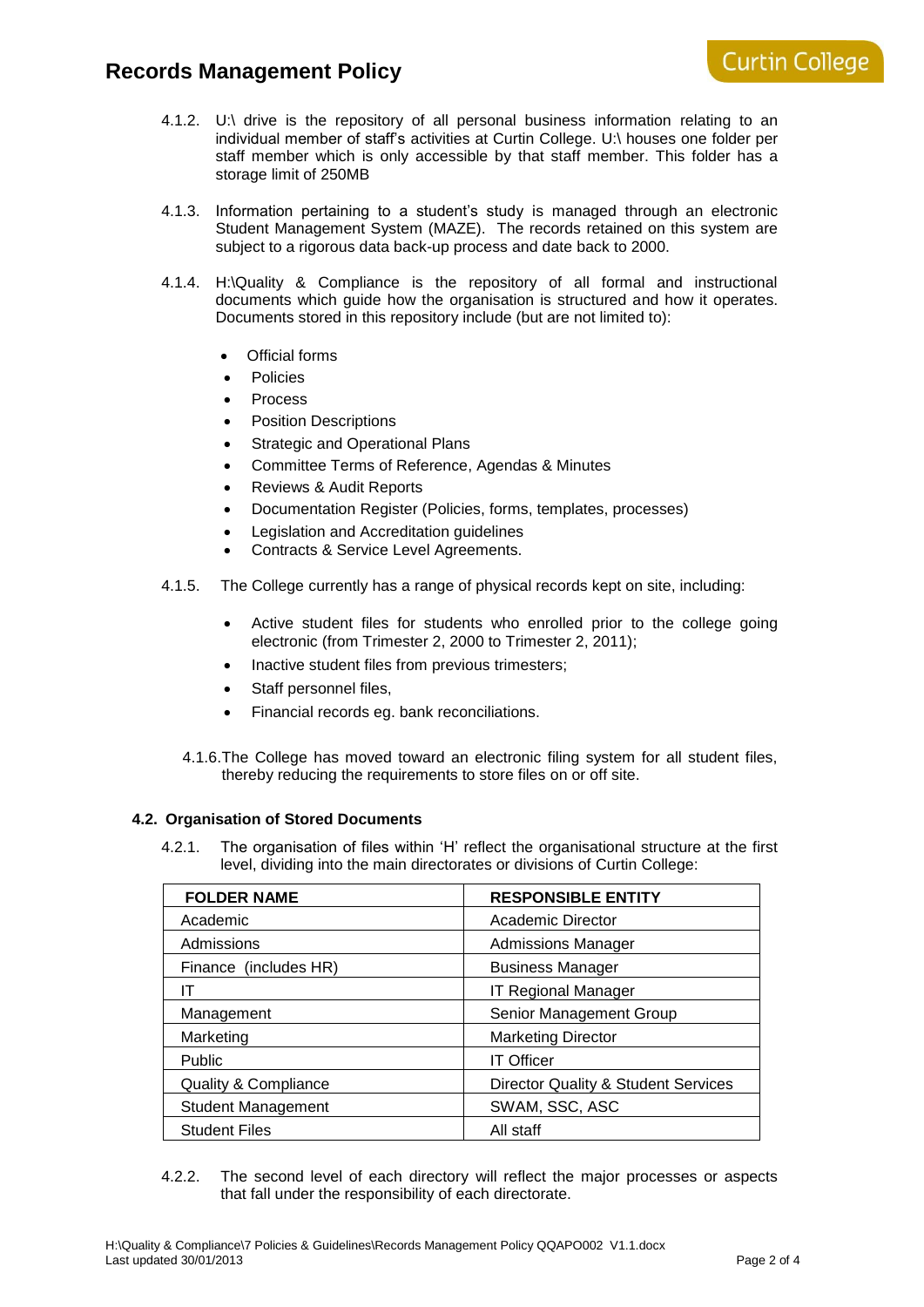- 4.2.3. The third and subsequent levels of each directory are to be structured in a logical way appropriate to the area responsible and depending upon factors such as:
	- nature of the process that the documentation relates to
	- what the content of documentation relates to;
	- the volume of documentation to be managed;
	- the nature or type of document (eg forms, reports, correspondence, newsletters etc)
	- who needs access to the documents
	- which documents are accessed more regularly

Different processes will lend themselves to different organization of related files. Depending on the above factors, directorates may, for example, group their documentation into files organised:

- chronologically (eg files representing specific weeks, semesters or years) or;
- by dividing the process into its separate components (eg breaking the 'student fees' process into billing, receipting, fee-help, debt recovery etc) or;
- according to the persons to which the documents relate (eg. Students, staff, agents, accreditation bodies, partner institutions etc).

## **4.3. Document Control**

Formal documents (all documents contained in 'H:\Quality & Compliance) will be subject to the following change controls:

- 4.3.1.Changes made to official documentation will be tracked and recorded in the Quality Document Register.
- 4.3.2.All documents originating from Curtin College will contain document control information within the footer including:
	- The document name and filepath
	- The date the document was last updated
	- The documentation number
- 4.3.3. The Director of Quality & Student Services or nominee is to be notified of any updates to official documentation so that the Policy and Process Schedule can be updated - H:\Quality Management System\Document Control Process
- 4.3.4. Persons responsible and authorised to make changes to formal documents (in Quality folder) are restricted to the Management Team the Student Services Coordinator:
	- College Director & Principal in consultation with Directors
	- Academic Director
	- Admissions Manager
	- Business Manager
	- Human Resource Coordinator
	- Marketing Director
	- Quality and Student Services Director
	- Student Services Coordinator
	- Student Advisory and Welfare Manager
- 4.3.5. All members of the Senior Management Group may also change documents within their directorate.
- 4.3.6. Once changed official documents will be saved as a PDF and made available to staff via the intranet and H:\ drive (read only) as well as through the Curtin College website or portal (if applicable for public viewing).